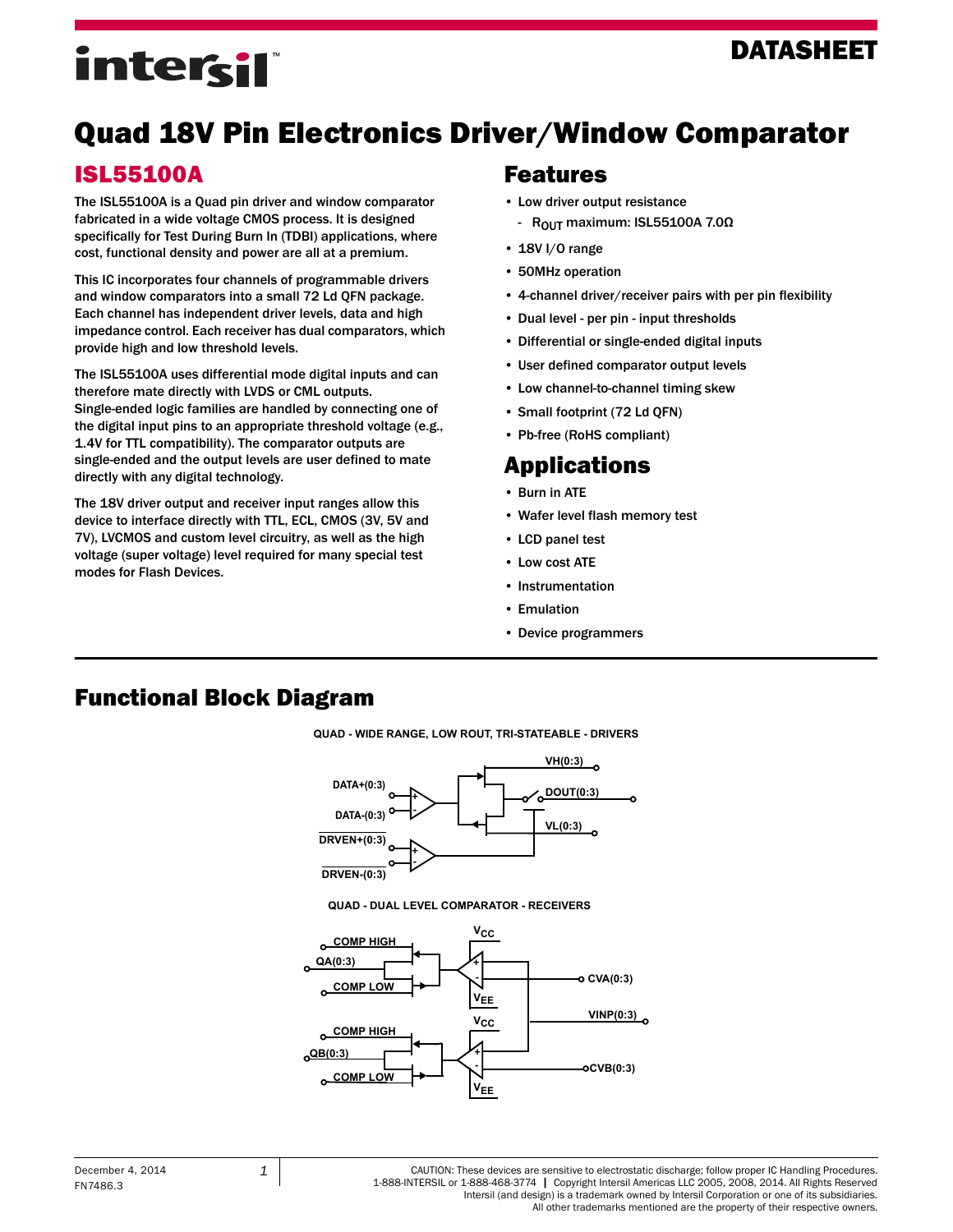### <span id="page-1-3"></span>Ordering Information

| <b>PART NUMBER</b><br>(Notes 1, 2, 3) | <b>PART MARKING</b>     | <b>TEMP. RANGE</b><br>(°C) | <b>PACKAGE</b><br>(RoHS Compliant) | PKG. DWG. # |
|---------------------------------------|-------------------------|----------------------------|------------------------------------|-------------|
| <b>ISL55100AIRZ</b>                   | <b>ISL55100 AIRZ</b>    | $-40$ to $+85$             | <b>72 Ld OFN</b>                   | L72.10x10   |
| <b>ISL55100AEVAL3Z</b>                | <b>Evaluation Board</b> |                            |                                    |             |

NOTES:

<span id="page-1-0"></span>1. Add "-T" suffix for tape and reel. Please refer to **TB347** for details on reel specifications

<span id="page-1-1"></span>2. These Intersil Pb-free plastic packaged products employ special Pb-free material sets, molding compounds/die attach materials, and 100% matte tin plate plus anneal (e3 termination finish, which is RoHS compliant and compatible with both SnPb and Pb-free soldering operations). Intersil Pb-free products are MSL classified at Pb-free peak reflow temperatures that meet or exceed the Pb-free requirements of IPC/JEDEC J STD-020.

<span id="page-1-2"></span>3. For Moisture Sensitivity Level (MSL), please see product information page for *ISL55100A* For more information on MSL, please see tech brief [TB363](http://www.intersil.com/content/dam/Intersil/documents/tb36/tb363.pdf).

### Pin Configuration

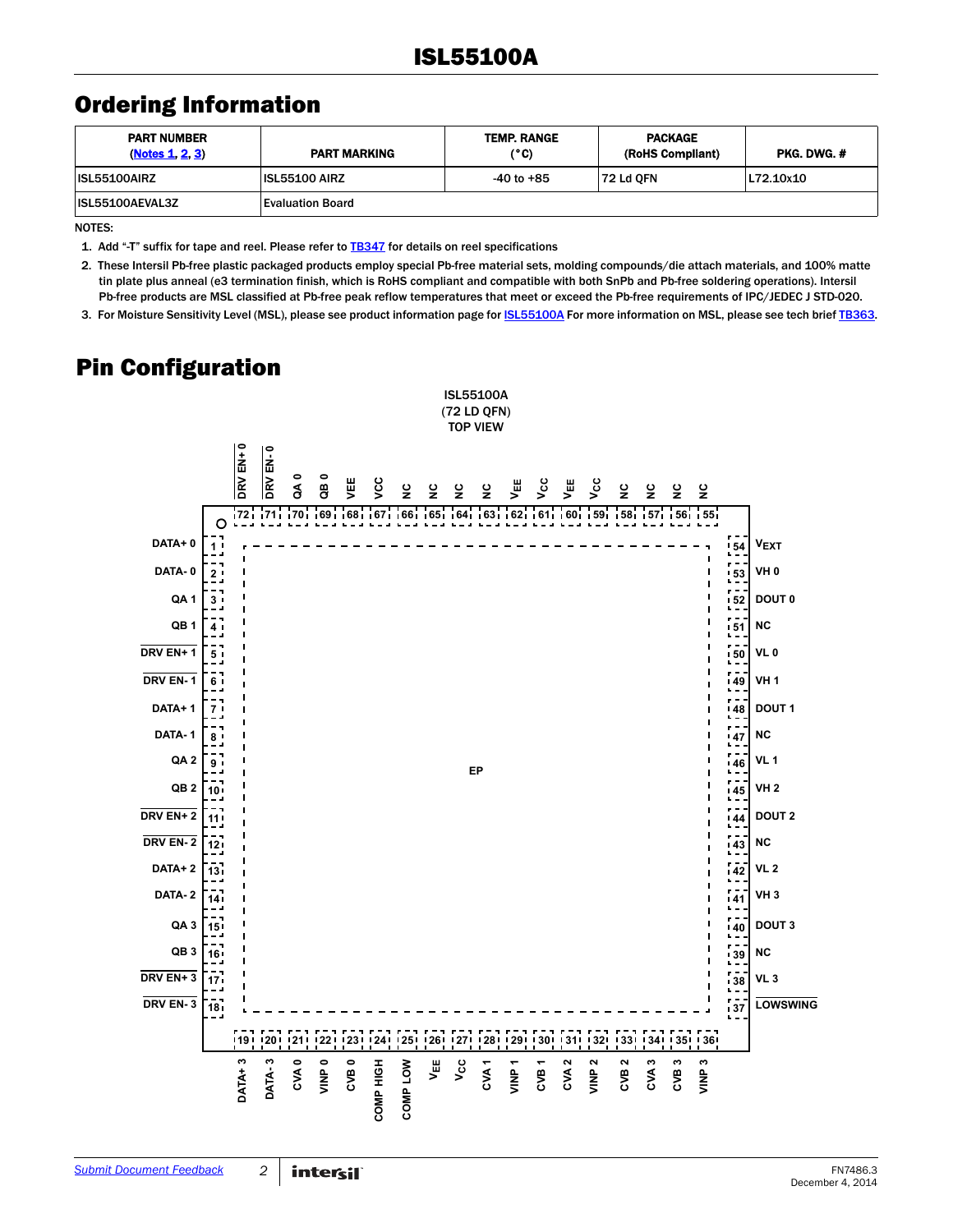### <span id="page-2-1"></span>Pin Descriptions

| <b>PIN NAME</b>  | <b>FUNCTION</b>                                                                                                                                                                                                                                                                                                        |
|------------------|------------------------------------------------------------------------------------------------------------------------------------------------------------------------------------------------------------------------------------------------------------------------------------------------------------------------|
| $DATA+(0:3)$     | Positive differential digital input that determines the driver output state when it is enabled.                                                                                                                                                                                                                        |
| DATA-(0:3)       | Negative differential digital input that determines the driver output state when it is enabled.                                                                                                                                                                                                                        |
| DRV $EN+(0:3)$   | Positive differential digital input that enables or disables the corresponding driver.                                                                                                                                                                                                                                 |
| DRV $EN-(0:3)$   | Negative differential digital input that enables or disables the corresponding driver.                                                                                                                                                                                                                                 |
| QA(0:3)          | Comparator digital outputs. QA(X) is high when VINP(X) exceeds CVA(X).                                                                                                                                                                                                                                                 |
| QB(0:3)          | Comparator digital outputs. QB(X) is high when VINP(X) exceeds CVB(X).                                                                                                                                                                                                                                                 |
| DOUT $(0:3)$     | Driver outputs.                                                                                                                                                                                                                                                                                                        |
| VINP(0:3)        | Comparator inputs.                                                                                                                                                                                                                                                                                                     |
| VH(0:3)          | Unbuffered analog inputs that set each individual driver's "high" voltage level.                                                                                                                                                                                                                                       |
| VL(0:3)          | Unbuffered analog inputs that set each individual driver's "low" voltage level. VL must be a lower voltage than VH.                                                                                                                                                                                                    |
| <b>NC</b>        | No internal connection.                                                                                                                                                                                                                                                                                                |
| CVA (0:3)        | Analog inputs that set the threshold for the corresponding Channel's A comparators.                                                                                                                                                                                                                                    |
| CVB(0:3)         | Analog inputs that set the threshold for the corresponding Channel's B comparators.                                                                                                                                                                                                                                    |
| <b>COMP HI</b>   | Supply voltage, unbuffered input that sets the high output level of all comparators. Must be greater than COMP LO.                                                                                                                                                                                                     |
| <b>COMP LO</b>   | Supply voltage, unbuffered input that sets the low output level of all comparators. Must be less than COMP HI.                                                                                                                                                                                                         |
| $V_{CC}$         | Positive power supply (5% tolerance).                                                                                                                                                                                                                                                                                  |
| $V_{EE}$         | Negative power supply (5% tolerance). This is also the potential of the exposed thermal pad on the package bottom.                                                                                                                                                                                                     |
| V <sub>EXT</sub> | External 5.5VDC power supply (5.5VDC to 6.0VDC as referenced to V <sub>EE</sub> , NOT GND. Recommended V <sub>FXT</sub> = 5.5V) for internal logic.<br>Connect pin to $V_{EE}$ when not using an external supply.                                                                                                      |
| <b>LOWSWING</b>  | Input that selects driver output configurations optimized to yield minimum overshoots for low level swings (VH < V <sub>FF</sub> +5V), or<br>optimized for large output swings. Connect LOWSWING to V <sub>EE</sub> to select low swing circuitry, or connect it to V <sub>CC</sub> to select high swing<br>circuitry. |
| ЕP               | QFN package exposed thermal pad; connect to $V_{FF}$ .                                                                                                                                                                                                                                                                 |

### <span id="page-2-0"></span>Truth Tables

| <b>DRIVERS</b>                 |               |             |  |  |  |
|--------------------------------|---------------|-------------|--|--|--|
| <b>INPUTS</b><br><b>OUTPUT</b> |               |             |  |  |  |
| <b>DATA</b>                    | <b>DRV EN</b> | <b>DOUT</b> |  |  |  |
| x                              | $+>$          | Hi - Z      |  |  |  |
| $+ > -$                        | $+ < -$       | VH          |  |  |  |
| $+ < -$                        | $+ < -$       | V١          |  |  |  |

| <b>RECEIVERS</b>                                                    |                                         |    |    |  |  |  |
|---------------------------------------------------------------------|-----------------------------------------|----|----|--|--|--|
| <b>INPUT</b><br><b>OUTPUTS</b>                                      |                                         |    |    |  |  |  |
| <b>VINP</b>                                                         |                                         | QA | QВ |  |  |  |
| <cva< td=""><td><cvb< td=""><td>O</td><td>ი</td></cvb<></td></cva<> | <cvb< td=""><td>O</td><td>ი</td></cvb<> | O  | ი  |  |  |  |
| <cva< td=""><td><math>&gt;</math>CVB</td><td>n</td><td></td></cva<> | $>$ CVB                                 | n  |    |  |  |  |
| >CVA                                                                | <cvb< td=""><td></td><td>ŋ</td></cvb<>  |    | ŋ  |  |  |  |
| >CVA                                                                | $>$ CVB                                 |    |    |  |  |  |

X = DON'T CARE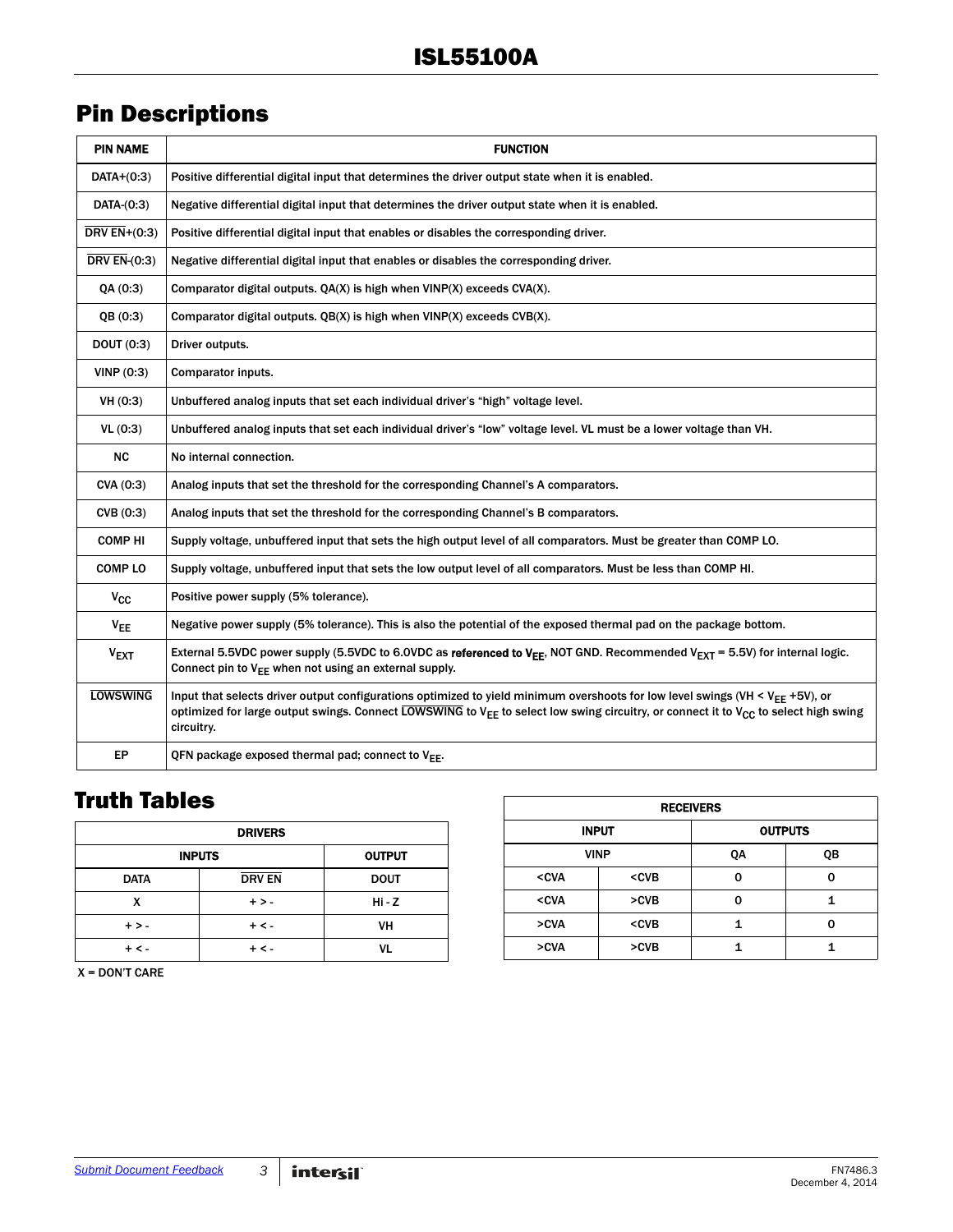#### <span id="page-3-4"></span>Absolute Maximum Ratings Thermal Information

| Input Voltages                                   |  |
|--------------------------------------------------|--|
| DATA, DRV EN, CVX, VH, VL, VINP, COMPX, LOWSWING |  |
|                                                  |  |
| <b>Output Voltages</b>                           |  |
|                                                  |  |
|                                                  |  |

<span id="page-3-3"></span>

| Thermal Resistance (Typical, Notes 4, 5)                | $\theta_{IA}$ (°C/W) $\theta_{IC}$ (°C/W) |
|---------------------------------------------------------|-------------------------------------------|
|                                                         | 2.0                                       |
| Maximum Junction Temperature (Plastic Package)  +150 °C |                                           |
| Maximum Storage Temperature Range  -65°C to +150°C      |                                           |
|                                                         |                                           |

*CAUTION: Do not operate at or near the maximum ratings listed for extended periods of time. Exposure to such conditions may adversely impact product reliability and result in failures not covered by warranty.*

#### NOTES:

- <span id="page-3-0"></span>4.  $\theta_{IA}$  is measured in free air with the component mounted on a high effective thermal conductivity test board with "direct attach" features. See Tech Brief [TB379](http://www.intersil.com/content/dam/Intersil/documents/tb37/tb379.pdf).
- <span id="page-3-1"></span>5. For  $\theta_{\text{JC}}$ , the "case temp" location is the center of the exposed metal pad on the package underside.
- <span id="page-3-2"></span>6. Device temperature is closely tied to data-rates, driver loads and overall pin activity. Review ["Power Dissipation Considerations" on page 9](#page-8-0) for more information.

#### **Recommended Operating Conditions**

| <b>PARAMETER</b>                                          | <b>SYMBOL</b>                      | <b>MIN</b><br>(Note 13) | <b>TYP</b>               | <b>MAX</b><br>(Note 13) | <b>UNITS</b> |
|-----------------------------------------------------------|------------------------------------|-------------------------|--------------------------|-------------------------|--------------|
| Device Power- $(V_{EXT} = V_{EF}) V_{EXT}$ Not Used       | $V_{CC} - V_{EE}$                  | 12 (Note 10)            | 15                       | 18                      | v            |
| Device Power-( $V_{\text{EXT}}$ = $V_{\text{FE}}$ + 5.5V) | $V_{CC} - V_{EE}$                  | 9 (Note 10)             | 15                       | 18                      | v            |
| V <sub>FXT</sub> Optional External Logic Power            | $V_{\text{EXT}}$ - $V_{\text{EE}}$ | 5.5 (Note 10)           | 5.75                     | 6.0                     | v            |
| Driver Output High Rail                                   | VH                                 | $V_{FF} + 1$            | $\blacksquare$           | $V_{\rm CC}$ - 0.5      | V            |
| <b>Driver Output Low Rail</b>                             | $V_L$                              | $V_{FF} + 0.5$          | $\overline{\phantom{a}}$ | $V_{FF}$ + 6            | v            |
| <b>Comparator Output High Rail</b>                        | <b>COMP-High</b>                   | $V_{FF} + 1$            |                          | $V_{C} - 0.5$           | v            |
| <b>Comparator Output Low Rail</b>                         | <b>COMP-Low</b>                    | $V_{FF} + 0.5$          | $\overline{\phantom{a}}$ | $V_{FF}$ + 6            | v            |
| <b>Ambient Temperature</b>                                | $T_A$                              | -40                     | $\blacksquare$           | $+85$                   | ۰c           |
| <b>Junction Temperature</b>                               | Tj                                 |                         |                          | $+150$                  | ۰c           |

#### **Electrical Specifications** Test Conditions:  $V_{CC}$  = 12V,  $V_{EE}$  = -3V, VH = 6V, VL = 0V, Comp-High = 5V, Comp-Low = 0V, V<sub>5V</sub> = V<sub>EE</sub> and

 $LOWSWING = V_{CC}$ .

| <b>PARAMETER</b>                       | <b>SYMBOL</b>    | <b>TEST CONDITIONS</b>                                                                                                           | <b>MIN</b>               | <b>TYP</b>                   | <b>MAX</b> | <b>UNITS</b> |  |  |
|----------------------------------------|------------------|----------------------------------------------------------------------------------------------------------------------------------|--------------------------|------------------------------|------------|--------------|--|--|
| <b>DRIVER DC CHARACTERISTICS</b>       |                  |                                                                                                                                  |                          |                              |            |              |  |  |
| <b>ISL55100A Output Resistance</b>     | ROUTD            | $I_{\Omega}$ = ±200mA, data not toggling                                                                                         | 3                        | 4.5                          | 7.0        | Ω            |  |  |
| ISL55100A DC Output Current            | <b>OUTD</b>      | Per Individual driver                                                                                                            | ±200                     | $\blacksquare$               |            | mA           |  |  |
| ISL55100A AC Output Current (Note 6)   | <b>OUTDAC</b>    | Per Individual driver                                                                                                            | $\overline{\phantom{a}}$ | 1.0                          |            | А            |  |  |
| ISL55100A Minimum Output Swing         | <b>VOMIN</b>     | $V_H$ = 200mV, $V_I$ = 0V                                                                                                        | 185                      | $\qquad \qquad \blacksquare$ |            | mV           |  |  |
| Disabled HIZ Leakage Current           | <b>HIZ</b>       | $V_{\text{OUT}} = V_{\text{CC}}$ with $V_H = V_L + V_{\text{FE}}$ or $V_{\text{OUT}} = V \text{EE}$<br>with $V_H = V_I = V_{CC}$ | $-1$                     | $\mathbf 0$                  | 1          | μA           |  |  |
| <b>DRIVER TIMING CHARACTERISTICS</b>   |                  |                                                                                                                                  |                          |                              |            |              |  |  |
| Data to DOUT Propagation Delay         | t <sub>PD</sub>  | Lowswing Disabled (Note 9)                                                                                                       | 8                        | 12                           | 16         | ns           |  |  |
|                                        |                  | Lowswing Enabled (Note 9)                                                                                                        | 9                        | 13                           | 17         | ns           |  |  |
| Driver Timing Skew, All Edges (Note 7) |                  |                                                                                                                                  | $\blacksquare$           | $\leq 1$                     |            | ns           |  |  |
| Disable (HIZ) Time                     | t <sub>DIS</sub> | DVREN <sup>+</sup> Transition from Enable to Disable                                                                             | 16                       | 18                           | 26         | ns           |  |  |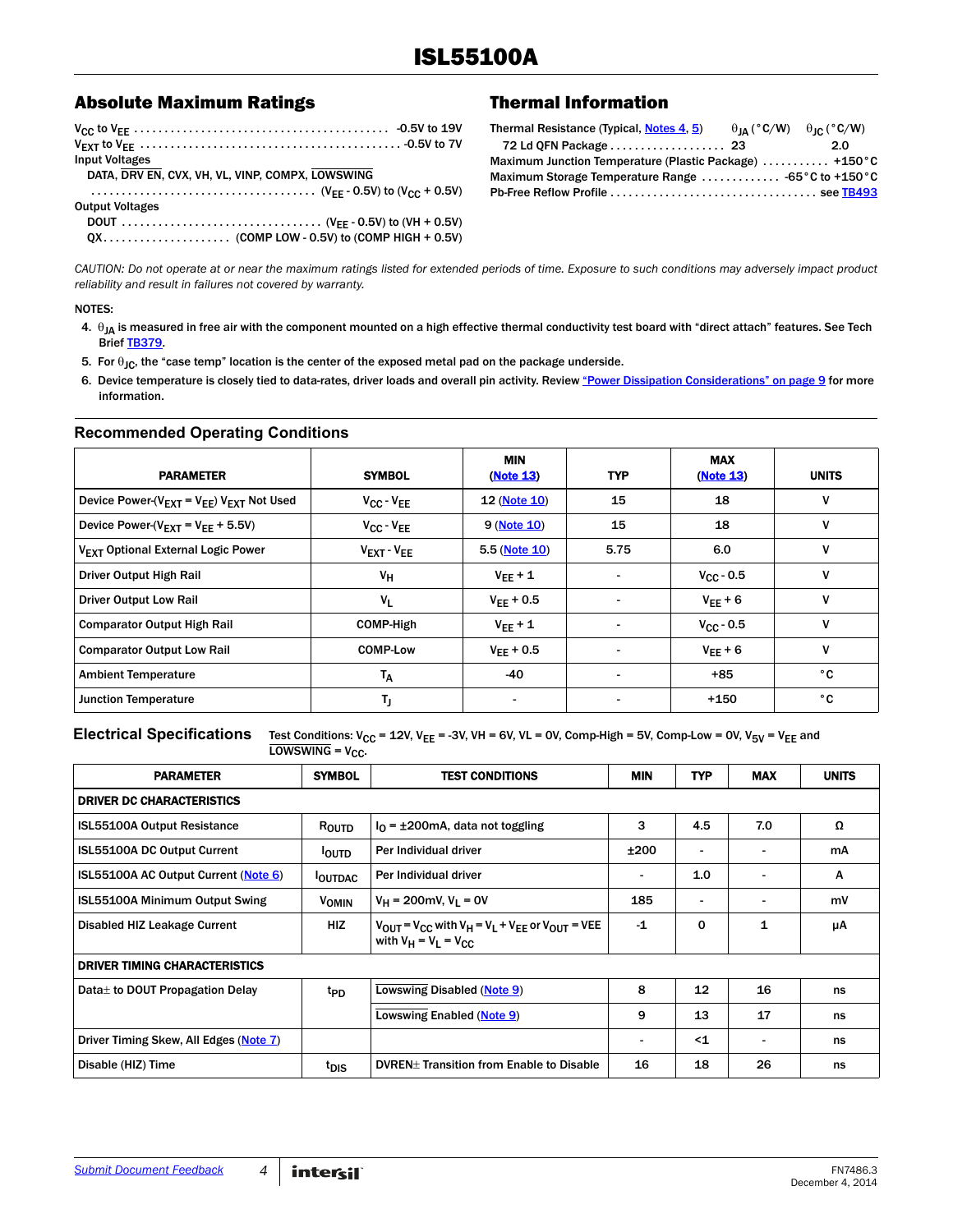#### **Electrical Specifications** Test Conditions:  $V_{CC}$  = 12V,  $V_{EE}$  = -3V, VH = 6V, VL = 0V, Comp-High = 5V, Comp-Low = 0V,  $V_{5V}$  =  $V_{EE}$  and  $LOWSWING = V_{CC}$ . (Continued)

| <b>PARAMETER</b>                                                                                                                              | <b>SYMBOL</b>         |                                                                                                                                          | <b>TEST CONDITIONS</b>                                               | <b>MIN</b>               | <b>TYP</b>                         | <b>MAX</b>               | <b>UNITS</b> |
|-----------------------------------------------------------------------------------------------------------------------------------------------|-----------------------|------------------------------------------------------------------------------------------------------------------------------------------|----------------------------------------------------------------------|--------------------------|------------------------------------|--------------------------|--------------|
| <b>Enable Time</b>                                                                                                                            | t <sub>EN</sub>       | Lowswing Disabled (Note 9)                                                                                                               | DVREN <sup>+</sup> Transition from Disable to Enable:                | 13                       | 15                                 | 23                       | ns           |
|                                                                                                                                               |                       | DVREN <sup>+</sup> Transition from Disable to Enable:<br>Lowswing Enabled (Note 9)                                                       |                                                                      | 13                       | 18                                 | 23                       | ns           |
| ISL55100A Rise/Fall Times (Note 7)                                                                                                            | $t_R$ , $t_F$         | 100pF Load<br>$\Delta V$ = 0.4V (20% to 80%)                                                                                             |                                                                      |                          | 2.5                                | ٠                        | ns           |
|                                                                                                                                               |                       |                                                                                                                                          | $\Delta V$ = 1V (20% to 80%)                                         | $\blacksquare$           | 2.5                                |                          | ns           |
|                                                                                                                                               |                       |                                                                                                                                          | $\Delta V$ = 5V (10% to 90%)                                         | $\overline{\phantom{a}}$ | 2.5                                | $\overline{\phantom{a}}$ | ns           |
|                                                                                                                                               |                       |                                                                                                                                          | $\Delta V$ = 10V (10% to 90%)                                        |                          | 2.5                                |                          | ns           |
|                                                                                                                                               |                       |                                                                                                                                          | $\Delta V = 14V (10\% \text{ to } 90\%)$                             | $\blacksquare$           | 2.5                                |                          | ns           |
| ISL55100A Rise/Fall Times (Note 7)                                                                                                            | $t_R$ , $t_F$         | 1000pF Load                                                                                                                              | $\Delta V$ = 1V (20% to 80%)                                         | $\overline{\phantom{a}}$ | 8.0                                | $\blacksquare$           | ns           |
|                                                                                                                                               |                       |                                                                                                                                          | $\Delta V$ = 5V (10% to 90%)                                         | $\overline{\phantom{a}}$ | 10.0                               | $\frac{1}{2}$            | ns           |
|                                                                                                                                               |                       |                                                                                                                                          | $\Delta V$ = 10V (10% to 90%)                                        |                          | 14.0                               |                          | ns           |
| ISL55100A Maximum Toggle Frequency                                                                                                            | <b>FMAXD</b>          | No Load, 50% Symmetry                                                                                                                    |                                                                      | 50                       | 65                                 | $\overline{\phantom{a}}$ | MHz          |
| ISL55100A Min Driver Pulse Width                                                                                                              | twidd                 |                                                                                                                                          | Standard Load, 1k/100pF (Note 8)                                     |                          | 7.7                                | $\equiv$                 | ns           |
| ISL55100A Overshoot Lowswing Mode<br>(Note 7)                                                                                                 | <b>OS</b>             | Lowswing Enabled, (VH - VL < 2V)                                                                                                         |                                                                      |                          | 20mV+<br>10% of<br>output<br>swing |                          | $% +V$       |
| <b>RECEIVER DC CHARACTERISTICS</b>                                                                                                            |                       |                                                                                                                                          |                                                                      |                          |                                    |                          |              |
| Input Offset Voltage                                                                                                                          | V <sub>OS</sub>       | $CVA = CVB = 1.5V$                                                                                                                       |                                                                      | -50                      | $\overline{a}$                     | 50                       | m۷           |
| <b>Input Bias Current</b>                                                                                                                     | <b>BIAS</b>           | $V_{INP} - CV_{(A/B)} = \pm 5V$                                                                                                          |                                                                      |                          | 10                                 | 30                       | nA           |
| <b>Output Resistance</b>                                                                                                                      | ROUTR                 |                                                                                                                                          |                                                                      | 18                       | 25                                 | 35                       | Ω            |
| <b>RECEIVER TIMING CHARACTERISTICS</b>                                                                                                        |                       |                                                                                                                                          |                                                                      |                          |                                    |                          |              |
| <b>Propagation Delay</b>                                                                                                                      | t <sub>PP</sub>       |                                                                                                                                          |                                                                      | $\overline{7}$           | 12                                 | 18                       | ns           |
| <b>Maximum Operating Frequency</b>                                                                                                            | <b>FMAXR</b>          |                                                                                                                                          | Under No Load, PWOUT Symmetry 50%                                    | 50                       | 65                                 | $\blacksquare$           | MHz          |
| Minimum Pulse Width                                                                                                                           | twidr                 |                                                                                                                                          |                                                                      | $\blacksquare$           | 7.7                                | $\overline{\phantom{a}}$ | ns           |
| Rcvr Channel-to-channel Skew (Note 7)                                                                                                         |                       |                                                                                                                                          |                                                                      |                          | $\leq 1$                           |                          | ns           |
| <b>DIGITAL INPUTS</b>                                                                                                                         |                       |                                                                                                                                          |                                                                      |                          |                                    |                          |              |
| Differential Input High Voltage                                                                                                               | $V_{\text{DIFFH}}$    | $V_{\text{DIG+}}$ - $V_{\text{DIG-}}$                                                                                                    |                                                                      | 200                      |                                    |                          | m۷           |
| <b>Differential Input Low Voltage</b>                                                                                                         | <b>VDIFFL</b>         | $V_{\text{DIG+}}$ - $V_{\text{DIG-}}$                                                                                                    |                                                                      |                          |                                    | $-200$                   | m۷           |
| <b>Input Current</b>                                                                                                                          | <b>I<sub>IN</sub></b> | $V_{IN} = V_{CC}$ or $V_{EE}$                                                                                                            |                                                                      | -50                      | 0                                  | 50                       | nА           |
| Common Mode Input Voltage Range                                                                                                               | $V_{CM}$              | $V_{\text{DIFFL}}$ > $V_{\text{DIFFH}}$ - 0.2V                                                                                           |                                                                      |                          |                                    | $V_{CC}$ - 5V            | ۷            |
|                                                                                                                                               |                       | $V_{\text{DIFF}}$ < $V_{\text{DIFF}}$ + 0.2V                                                                                             |                                                                      | $V_{EE}$ + 0.2V          | $\overline{a}$                     |                          | ٧            |
| POWER SUPPLIES, DRIVER/RECEIVER STATIC CONDITIONS V <sub>EXT</sub> = V <sub>EE,</sub> EXTERNAL LOGIC POWER OPTION NOT USED. (Notes 10, 11)    |                       |                                                                                                                                          |                                                                      |                          |                                    |                          |              |
| <b>Positive Supply Current</b>                                                                                                                | $_{\rm{lcc}}$         | <b>Outputs Unloaded</b>                                                                                                                  | $V_{CC} = V_H = 12V$ , $V_{EE} = V_L = -3V$ , $V_{EXT} = V_{EE}$ ,   |                          | 65                                 | 85                       | mA           |
| <b>Negative Supply Current</b>                                                                                                                | <sup>I</sup> EE       | $V_{CC}$ = V <sub>H</sub> = 12V, V <sub>EE</sub> = V <sub>L</sub> = -3V, V <sub>EXT</sub> = V <sub>EE</sub> ,<br><b>Outputs Unloaded</b> |                                                                      | -85                      | -65                                | $\overline{\phantom{0}}$ | mA           |
| V <sub>EXT</sub> Supply Current                                                                                                               | <b>EXT</b>            | $V_{CC} = V_H = 12$ , $V_{EE} = V_L = -3V$ , $V_{EXT} = V_{EE}$ ,<br><b>Outputs Unloaded</b>                                             |                                                                      |                          | <1                                 |                          | mA           |
| POWER SUPPLIES, DRIVER/RECEIVER STATIC CONDITIONS V <sub>EXT</sub> = V <sub>EE</sub> + 5.5V, EXTERNAL LOGIC POWER OPTION USED. (Notes 11, 12) |                       |                                                                                                                                          |                                                                      |                          |                                    |                          |              |
| <b>Positive Supply Current</b>                                                                                                                | $_{\rm{lcc}}$         | + 5.5V, Outputs Unloaded                                                                                                                 | $V_{CC}$ = $V_H$ = 12V, $V_{EE}$ = $V_L$ = -3V, $V_{EXT}$ = $V_{EE}$ |                          | 35                                 | 50                       | mA           |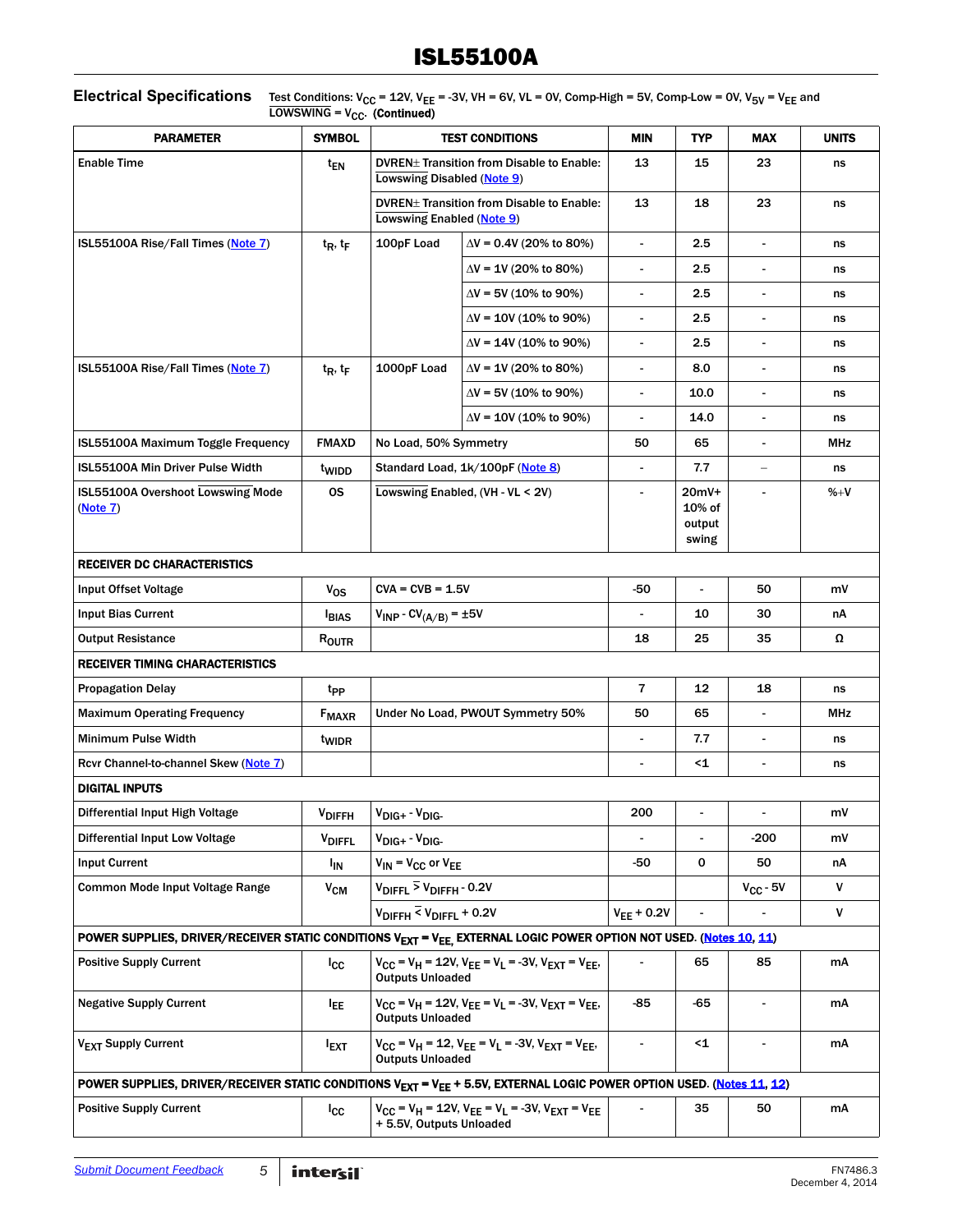#### **Electrical Specifications** Test Conditions:  $V_{CC} = 12V$ ,  $V_{EE} = -3V$ ,  $V = -6V$ ,  $V = 0V$ , Comp-High = 5V, Comp-Low = 0V,  $V_{5V} = V_{EE}$  and  $LOWSWING = V_{CC}$ . (Continued)

| <b>PARAMETER</b>                | <b>SYMBOL</b> | <b>TEST CONDITIONS</b>                                                                                                                         | <b>MIN</b> | TYP   | <b>MAX</b> | <b>UNITS</b> |
|---------------------------------|---------------|------------------------------------------------------------------------------------------------------------------------------------------------|------------|-------|------------|--------------|
| Negative Supply Current         | <b>IEE</b>    | $V_{\text{CC}}$ = V <sub>H</sub> = 12V, V <sub>FF</sub> = V <sub>L</sub> = -3V, V <sub>EXT</sub> = V <sub>FF</sub><br>+ 5.5V, Outputs Unloaded | -50        | $-35$ |            | mA           |
| V <sub>EXT</sub> Supply Current | <b>IEXT</b>   | $V_{CC}$ = V <sub>H</sub> = 12, V <sub>EE</sub> = V <sub>L</sub> = -3V, V <sub>EXT</sub> = V <sub>EE</sub> +<br>5.5V, Outputs Unloaded         |            | 25    | 40         | mA           |

NOTES:

- <span id="page-5-3"></span>7. Lab characterization, room temp, Timing Parameters Matched Stimulus/Loads, Channel to Channel Skew < 500ps, 1ns Max by design.
- <span id="page-5-4"></span>8. Measured across 100pF/1k lump sum load + 15pF PCB/Scope Probe. Capacitor and Resistor Surface Mount/Stacked ~0.5inch from Pin.
- <span id="page-5-2"></span>9. To Enable LOWSWING, connect LOWSWING to V<sub>EE</sub> and keep VH < V<sub>EE</sub> + 5. To disable LOWSWING, connect it to V<sub>CC</sub>.
- <span id="page-5-1"></span>10. When V<sub>EXT</sub> is connected to V<sub>EE</sub> (External Device Power not used) then the Minimum V<sub>CC</sub> - V<sub>EE</sub> is 12V. When V<sub>EXT</sub> is connected to an external 5.5V supply, then the minimum  $V_{CC}$  - V<sub>EE</sub> voltage is 9.0V. Recommended V<sub>EXT</sub> = 5.5V as referenced to V<sub>EE</sub>.
- <span id="page-5-5"></span>11. I<sub>CC</sub> and I<sub>EE</sub> values are based on static conditions and will increase with pattern rates. I<sub>CC</sub> and I<sub>EE</sub> reach 400mA to 500mA at maximum data rates (provided sufficient device cooling is employed). These currents can be reduced by: Reducing the V<sub>CC</sub> - V<sub>EE</sub> operating voltage or by Utilizing the V<sub>EXT</sub> option.
- <span id="page-5-6"></span>12. When using V<sub>EXT</sub> = 5.5V, current requirements of the V<sub>EXT</sub> input can approach 100mA at maximum pattern rates.
- <span id="page-5-0"></span>13. Parameters with MIN and/or MAX limits are 100% tested at +25°C, unless otherwise specified. Temperature limits established by characterization and are not production tested.

### Test Circuits and Waveforms



FIGURE 1. DRIVER SWITCHING TEST CIRCUIT



FIGURE 2. DRIVER PROPAGATION DELAY AND TRANSITION TIME MEASUREMENT POINTS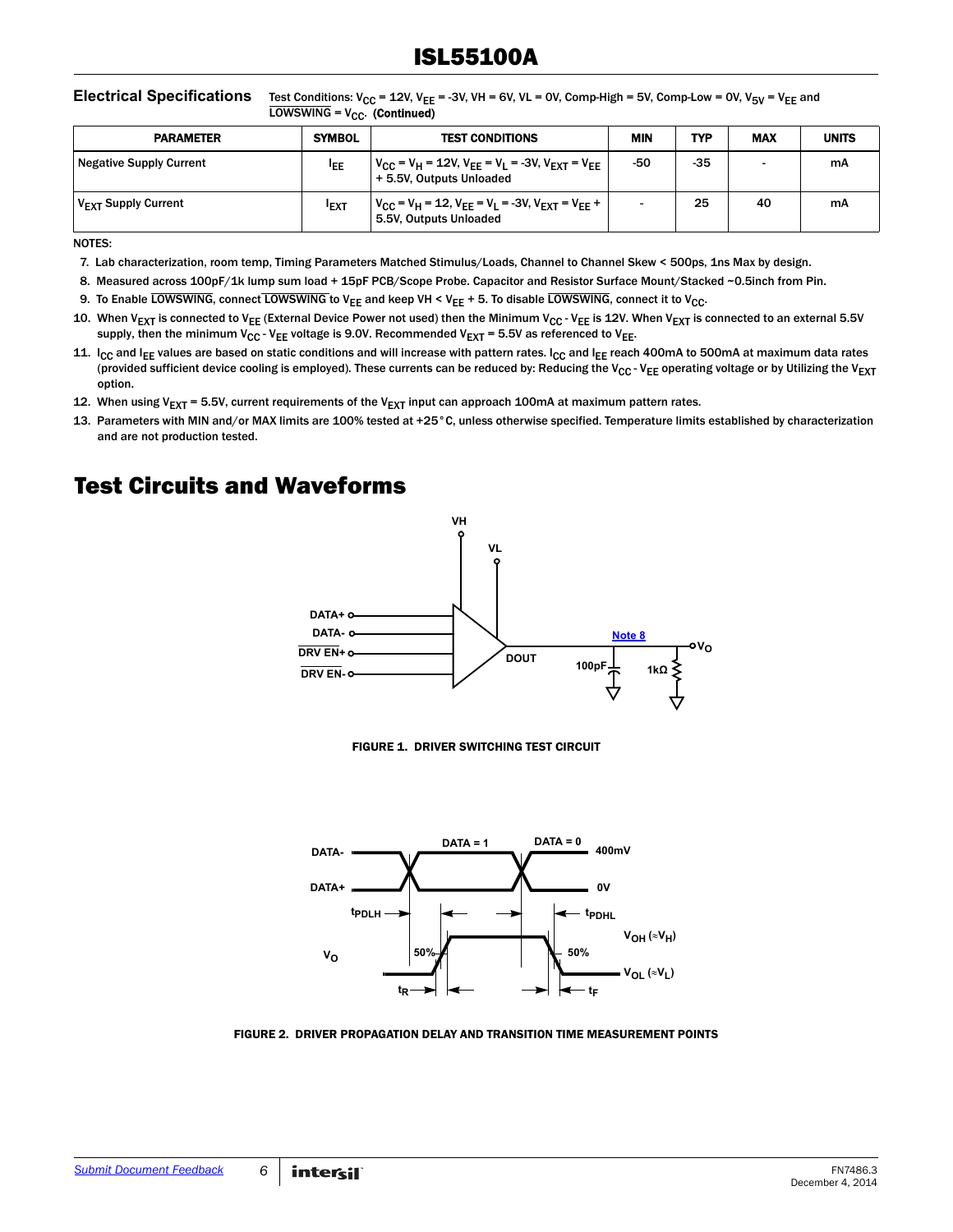### **Test Circuits and Waveforms (Continued)**







FIGURE 4. RECEIVER SWITCHING TEST CIRCUIT



FIGURE 5. RECEIVER PROPAGATION DELAY MEASUREMENT POINTS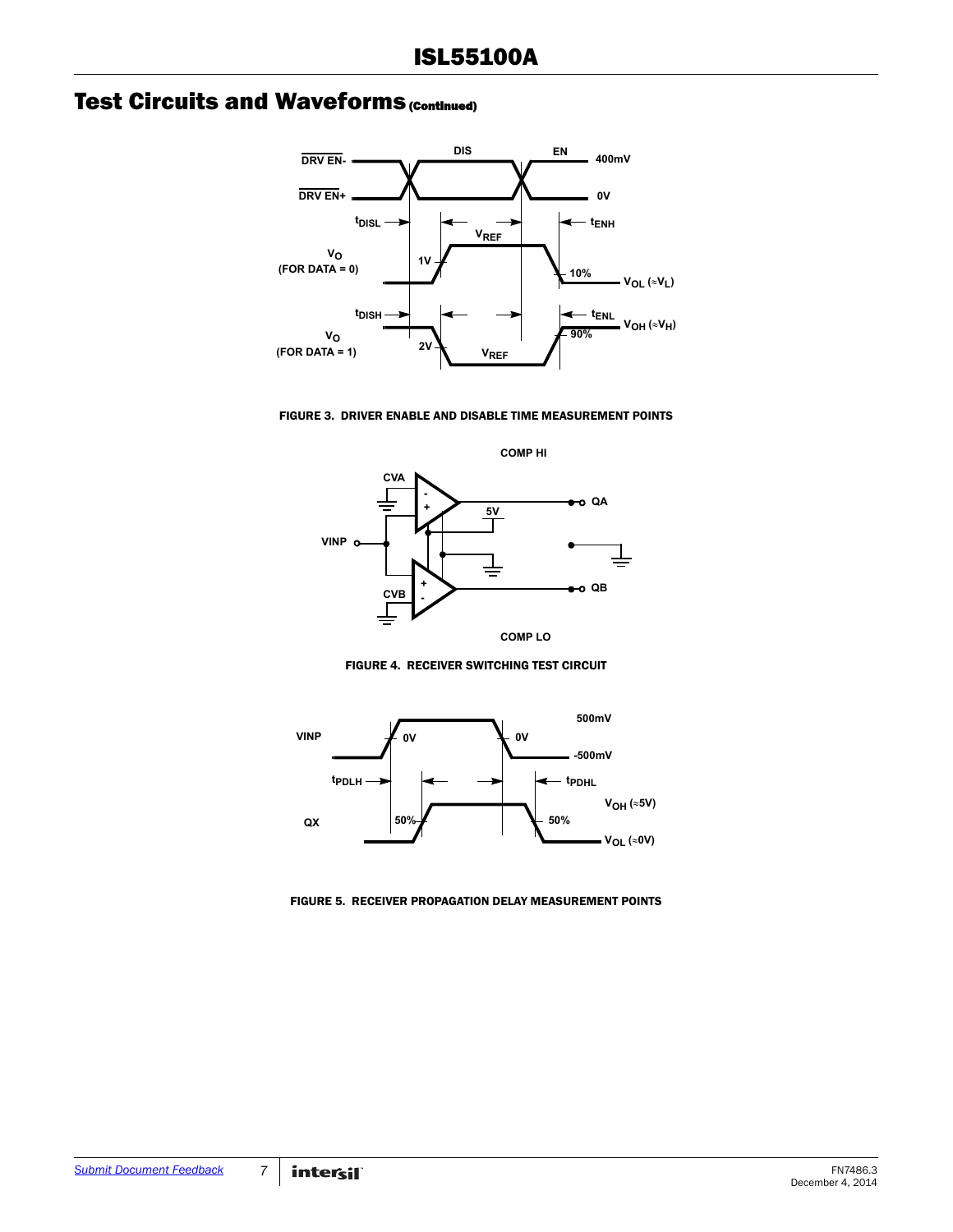### Application Information

The ISL55100A provides Quad pin drivers and Quad dual level comparator receivers in a small footprint. The four channels may be used as bidirectional or split channels. Drivers have per channel level, data and high impedance controls, while comparators have per channel high and low threshold levels.

#### Receiver Features

The receivers are four independent window comparators that feature high output current capability, and user defined high and low output levels to interface with a wide variety of logic families. Each receiver, comprises two comparators and each comparator has an independent threshold level input, making it easy to implement window comparator functions. The CVA and CVB pins set the threshold levels of the A and B comparators respectively. COMP HIGH and COMP LOW set all the comparator output levels, and COMP HIGH must be more positive than COMP LOW. These two inputs are unbuffered supply pins, so the sources driving these pins must provide adequate current for the expected load. COMP HIGH and COMP LOW typically connect to the power supplies of the logic device driven by the comparator outputs. The "Truth Table" for Receivers is on [page 3](#page-2-0). Receiver outputs are not tri-statable, and do not incorporate any on-chip short-circuit current protection. Momentary short circuits to GND, or any supply voltage, won't cause permanent damage, but care must be taken to avoid longer duration short circuits. If tolerable to the application, current limiting resistors can be inserted in series with the QA(0 to 3) and QB(0 to 3) Outputs to protect the receiver outputs from damage due to overcurrent conditions.

#### Driver Features

The drivers are single-ended outputs featuring a wide voltage range, an output stage capable of delivering 200mA while providing a low out resistance and tri-state capability. Additionally, the driver output can be toggled to drive one of two user defined output levels High (VH) or Low (VL).

Driver waveforms are greatly affected by load characteristics. The ISL55100A actually double bonds the VH(0 to 3) and VL(0 to 3) supply pins for each channel. The Driver Output Pins (DOUT(0 to 3)) are triple bonded. Multiple bond wires help reduce the effects of Inductance between the IC Die (Wafer) and the packaging. Also the QFN style of packaging reduces inductance over other types of packaging.

While the inductance of a bond wire might seem insignificant, it can reduce high-frequency waveform fidelity. Therefore, this should be borne in mind when doing PCB layout and DUT interconnect. Lead lengths should be kept as short as possible, maintaining as much decoupling on the drive rails as possible and make sure scope measurements are made properly. Often the inductance of a scope probe ground can be the actual cause of the waveform distortion.

#### VH and VL (Driver Output Rails)

There are sets of VH and VL pins designated for each driver. These are unbuffered analog inputs that determine the Drive High (VH) and Drive Low (VL) Voltages that the drivers will

deliver. These inputs are double bonded to reduce inductance and decrease AC Impedance.

Each VH and VL should be decoupled with 4.7µF and 0.1µF capacitors to ground. If all four VH/VLs are bussed per device then one 4.7µF can be used for multiple VH/VL pins. Layouts should also accommodate the placement of capacitance "across" VH and VL. So in addition to decoupling the VH/VL pins to ground, they are also decoupled to each other.

#### Logic Inputs

The ISL55100A uses differential mode digital inputs, and can therefore mate directly with LVDS or CML outputs. Single-ended logic families are handled by connecting one of the digital input pins to an appropriate threshold voltage (e.g., 1.4V for TTL compatibility).

#### LOWSWING Circuit Option

The drivers include switchable circuitry that is optimized for either low (VH - VL < 3V) or high output swings, and this selection is accomplished via the LOWSWING pin. Connecting LOWSWING to VEE selects the circuits optimized for low overshoots at low swings, while tying the pin  $V_{CC}$  enables the large signal circuitry (see **Figure 7**).

With LOWSWING =  $V_{EE}$ , the low swing circuitry activates whenever VH  $<$  V<sub>EE</sub> + 5V, and the VH and VL currents increase, so for the lowest power dissipation set LOWSWING =  $V_{EE}$  only if the output swing (VH - VL) is less than 3V, and better than 10% overshoots are required.

For the best small signal performance, the VH/VL common mode voltage  $[(VH + VL)/2]$  must be  $V_{FF} + 1.5V$ . So if  $V_{FF} = 0V$ , and the desired swing is  $500$ mV, set VH = 1.75V, and  $VL = 1.25V$ .

#### Driver and Receiver Overload Protection

The ISL55100A is designed to provide minimum and balanced Driver  $R_{OUT}$ . Great care should be taken when making use of the ISL55100A low  $R_{OUT}$  drivers as there is no internal protection. There is no short-circuit protection built into either the driver or the receiver/comparator outputs. Also there are no junction temperature monitors or thermal shutdown features.

The driver or receiver outputs may be damaged by more than a momentary short-circuit directly to any low impedance voltage. If included, a 50Ω Series Termination Resistor provides suitable driver protection, but should be properly rated.

#### External Logic Supply Option ( $V_{\text{FXT}}$ )

Connection of the  $V_{EXT}$  Pin to a 5.5V DC Source (Referenced to  $V_{EE}$ ) will reduce the  $V_{CC}$  -  $V_{EE}$  current drain. Current drain is directly proportional to Data Rate. This option will help with Power Supply/Dissipation should heat distribution become an issue.

#### Power Supply Bypassing and Printed Circuit Board Layout

As with any high frequency device, good printed circuit board layout is necessary for optimum performance. Ground plane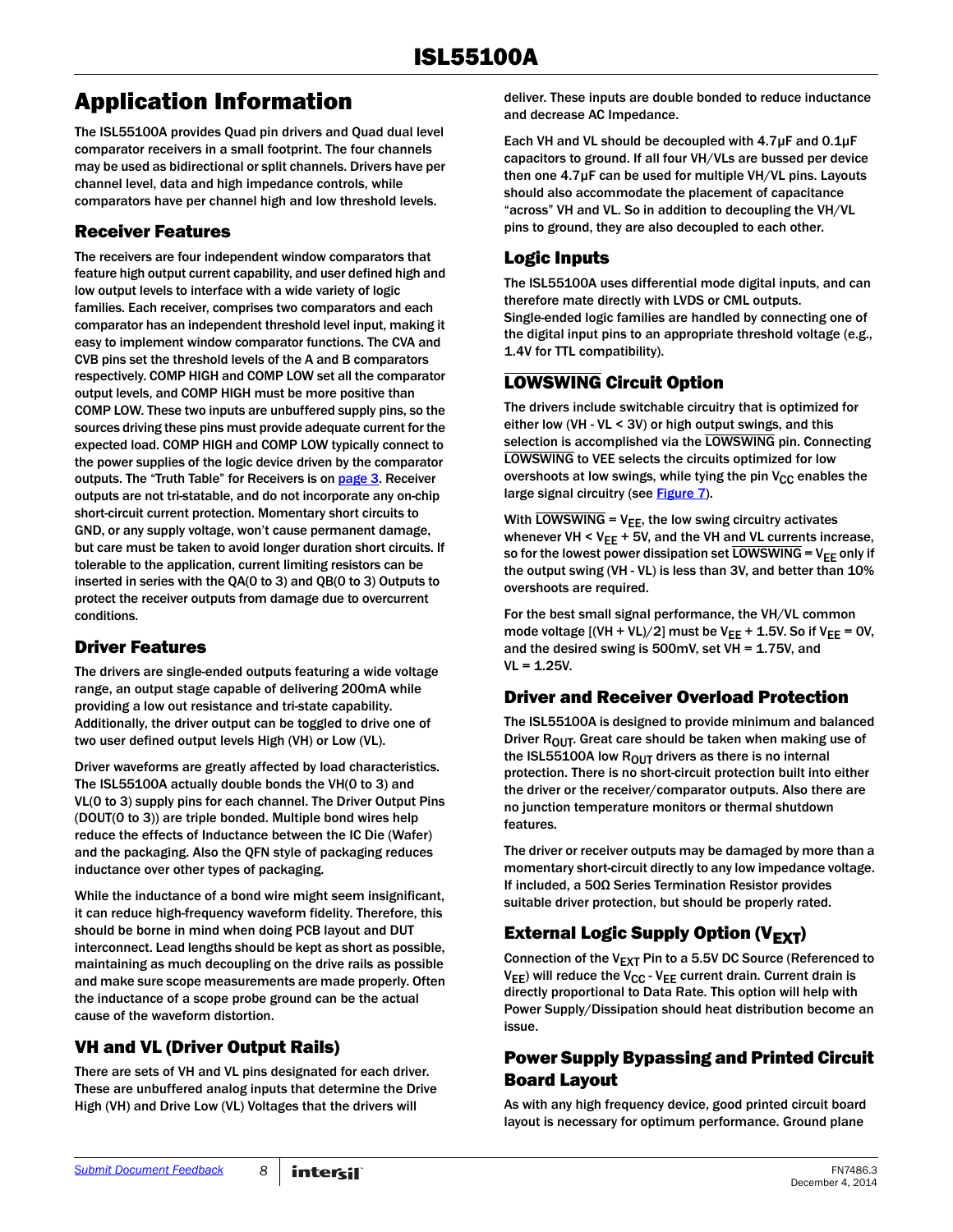construction is highly recommended, lead lengths should be as short as possible, and the power supply pins must be well bypassed to reduce the risk of oscillation. For normal single supply operation, where the VEE pin is connected to ground, one 0.1µF ceramic capacitor should be placed from the VCC pin to ground. A 4.7µF tantalum capacitor should then be connected from the VCC pin to ground. This same capacitor combination should be placed at each supply pin to ground if split supplies are to be used.

#### <span id="page-8-0"></span>Power Dissipation Considerations

Specifying continuous data rates, driver loads and driver level amplitudes are key in determining power supply requirements as well as dissipation/cooling necessities. Driver Output patterns also impact these needs. The faster the pin activity, the greater the need to supply current and remove heat.

[Figures 17](#page-11-0) and [18](#page-11-1) address power consumption relative to Frequency of Operation. These graphs are based on Driving 6.0/0.0V Out into a 1kΩ Load. T<sub>iA</sub> for the device package is 23.0°C/W, 16.6°C/W and 14.9°C/W based on airflows of 0m/s, 1m/s and 2.5m/s. The device is mounted per [Note 4](#page-3-0) under ["Thermal Information" on page 4](#page-3-3). With the high speed data rate capability of the ISL55100A, it is possible to exceed the +150°C "absolute maximum junction temperature" as operating conditions and frequencies increase. Therefore, it is important to calculate the maximum junction temperature for the application to determine if operating conditions need to be modified for the device to remain in the safe operating area.

The maximum power dissipation allowed in a package is determined according to **Equation 1:** 

$$
P_{DMAX} = \frac{T_{JMAX} \cdot T_{AMAX}}{\Theta_{JA}} \tag{Eq. 1}
$$

where:

- T<sub>JMAX</sub> = Maximum junction temperature
- $T<sub>AMAX</sub>$  = Maximum ambient temperature
- $\theta_{IA}$  = Thermal resistance of the package
- $P_{DMAX}$  = Maximum power dissipation in the package

The maximum power dissipation actually produced by an IC is the total quiescent supply current times the total power supply voltage, plus the power in the IC due to the loads. Power also depends on the number of channels changing state, and the frequency of operation. The extent of continuous active pattern generation/reception will greatly effect dissipation requirements.

The power dissipation curves  $(Figure 17)$  $(Figure 17)$ , provide a way to see if the device will overheat. The junction temperature rise above ambient vs. operating frequency can be found graphically in Figure  $18$ . This graph is based on the package type  $T_{JA}$  ratings and actual current/wattage requirements of the ISL55100A when driving a 1k load with a 6V High Level and a 0V Low Rail. The temperatures are indicated as calculated junction temperature over the ambient temperature of the user's system. Plots indicate temperature change as operating frequency increases (the graph assumes continuous operation). The user should evaluate various heat sink/cooling options in order to control the ambient temperature part of the equation. This is especially true if the user's applications require continuous, high speed operation.

The reader is cautioned against assuming the same level of thermal performance in actual applications. A careful inspection of conditions in your application should be conducted. Great care must be taken to ensure Die Temperature does not exceed Absolute Maximum Thermal Limits.

*Important Note: The ISL55100A package metal pad (EP) is used for heat sinking of the device. It is electrically connected to the negative supply potential (V*EE*). If V*EE *is tied to ground, the thermal pad can be connected to ground. Otherwise, the thermal pad (VEE) must be isolated from other power planes.*

#### Power Supply Sequencing

The ISL55100A references every supply with respect to  $V_{EE}$ . Therefore apply  $V_{FF}$ , then  $V_{CC}$  followed by the VH, VL busses, then the COMP High and Comp Low followed by the CVA and CVB Supplies. Digital Inputs should be set with a differential bias as soon as possible. In cases where  $V_{\text{FXT}}$  is being utilized ( $V_{\text{EXT}}$  =  $V_{\text{FE}}$  + 5.5V), it should be powered up immediately after  $V_{CC}$ . Basically, no pin should be biased above  $V_{CC}$  or below  $V_{EE}$ .

#### Data Rates

Please note that the Frequency (MHz) in [Figures 17](#page-11-0) and [18](#page-11-1) contain two transitions within each period. A digital application that requires a new test pattern every 50ns would be running at a 20MHz Data Rate. [Figure 19](#page-12-0) reveals that a 100ns period, 10MHz in frequency parlance, results in two 50ns digital patterns.

#### <span id="page-8-2"></span><span id="page-8-1"></span>ESD Protection

[Figure 6](#page-9-0) is the block diagram depicting the ESD protection networks. The DOUT-to-VH diode is the upper FET's drain-to-body diode.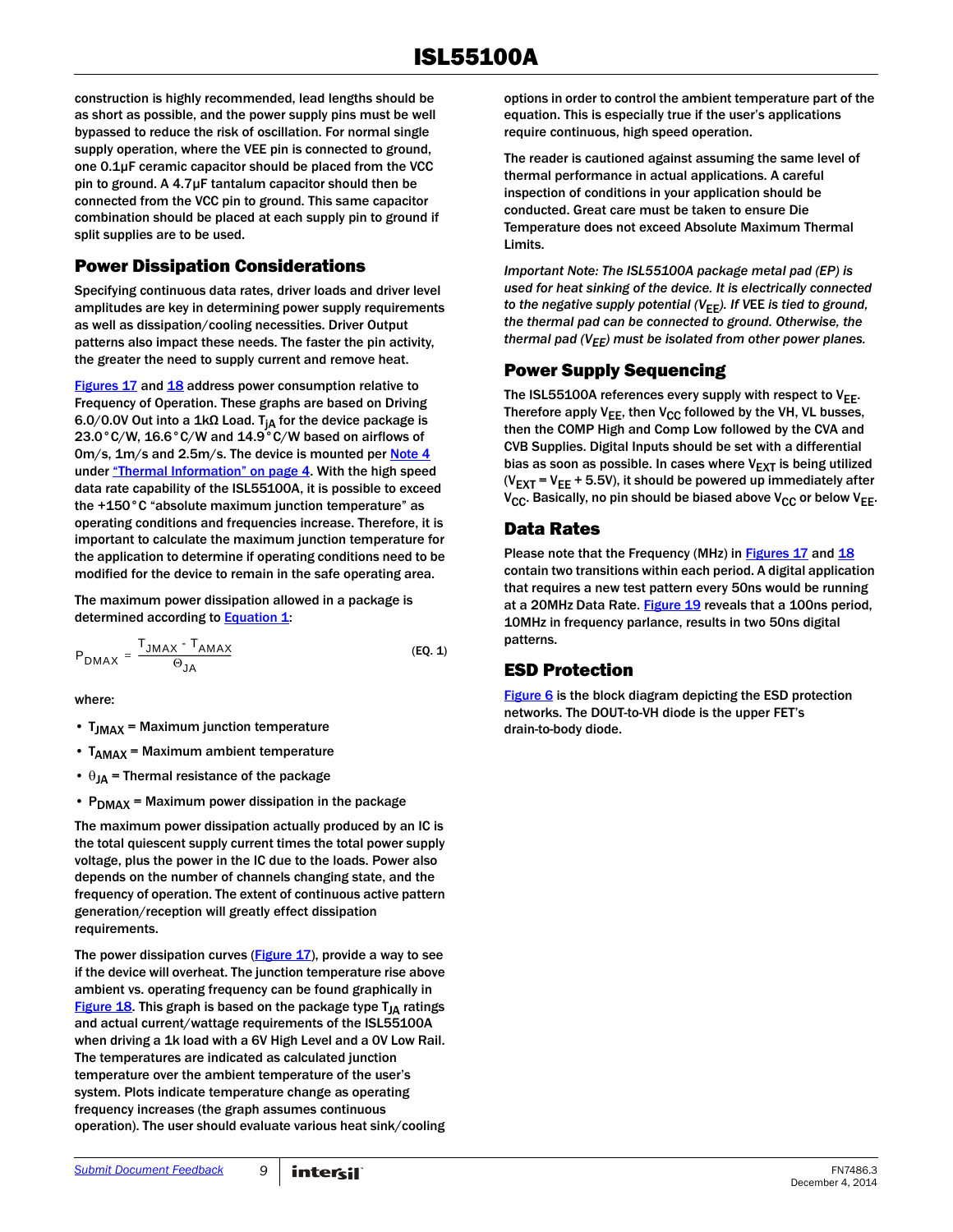

<span id="page-9-0"></span>FIGURE 6. ESD STRUCTURE BLOCK DIAGRAM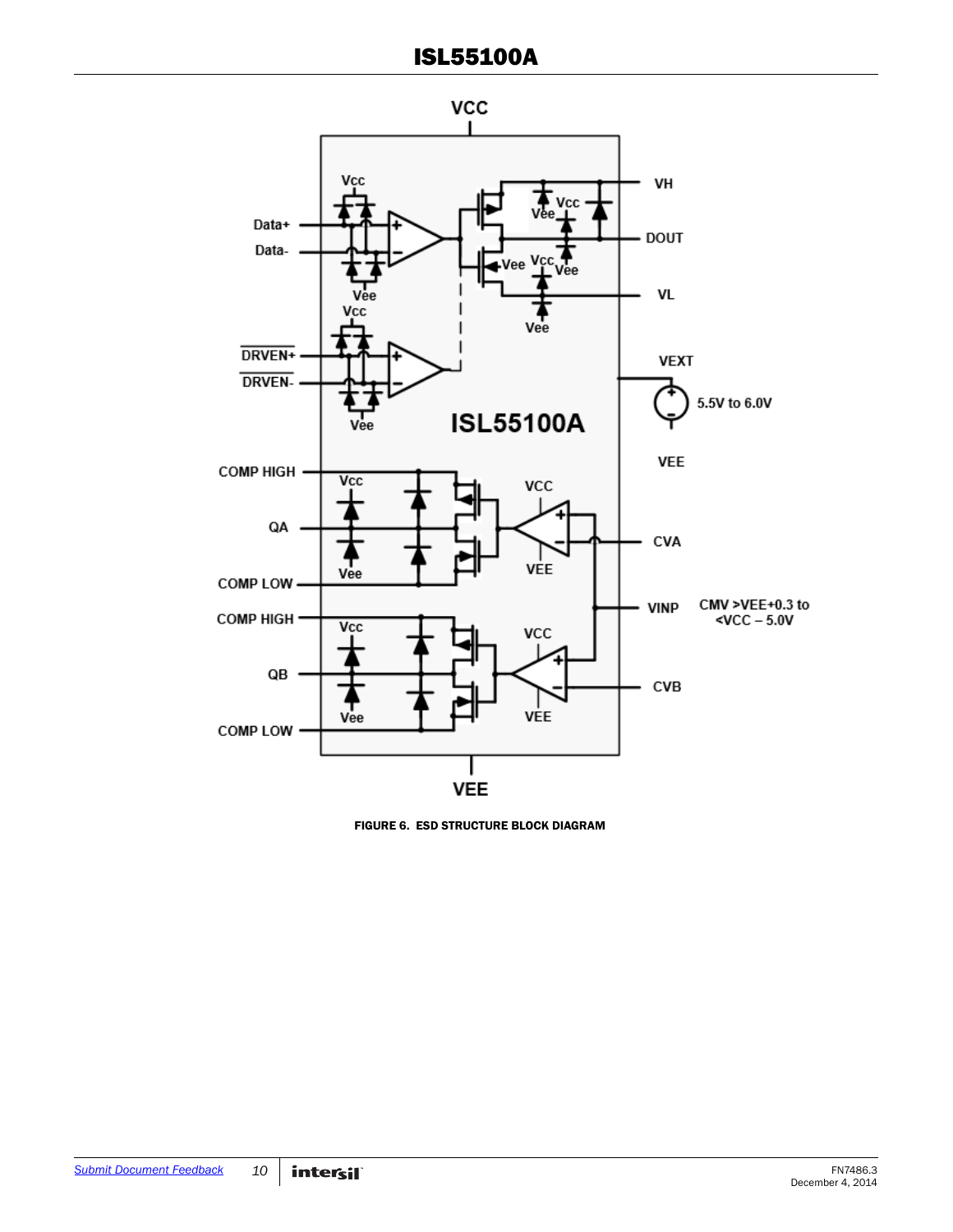



<span id="page-10-0"></span>FIGURE 7. LOWSWING EFFECTS ON DRIVER SHAPE AND t<sub>PD</sub> (100pF-1k LOAD)



FIGURE 8. DRIVER WAVEFORMS UNDER VARIOUS LOADS











![](_page_10_Figure_11.jpeg)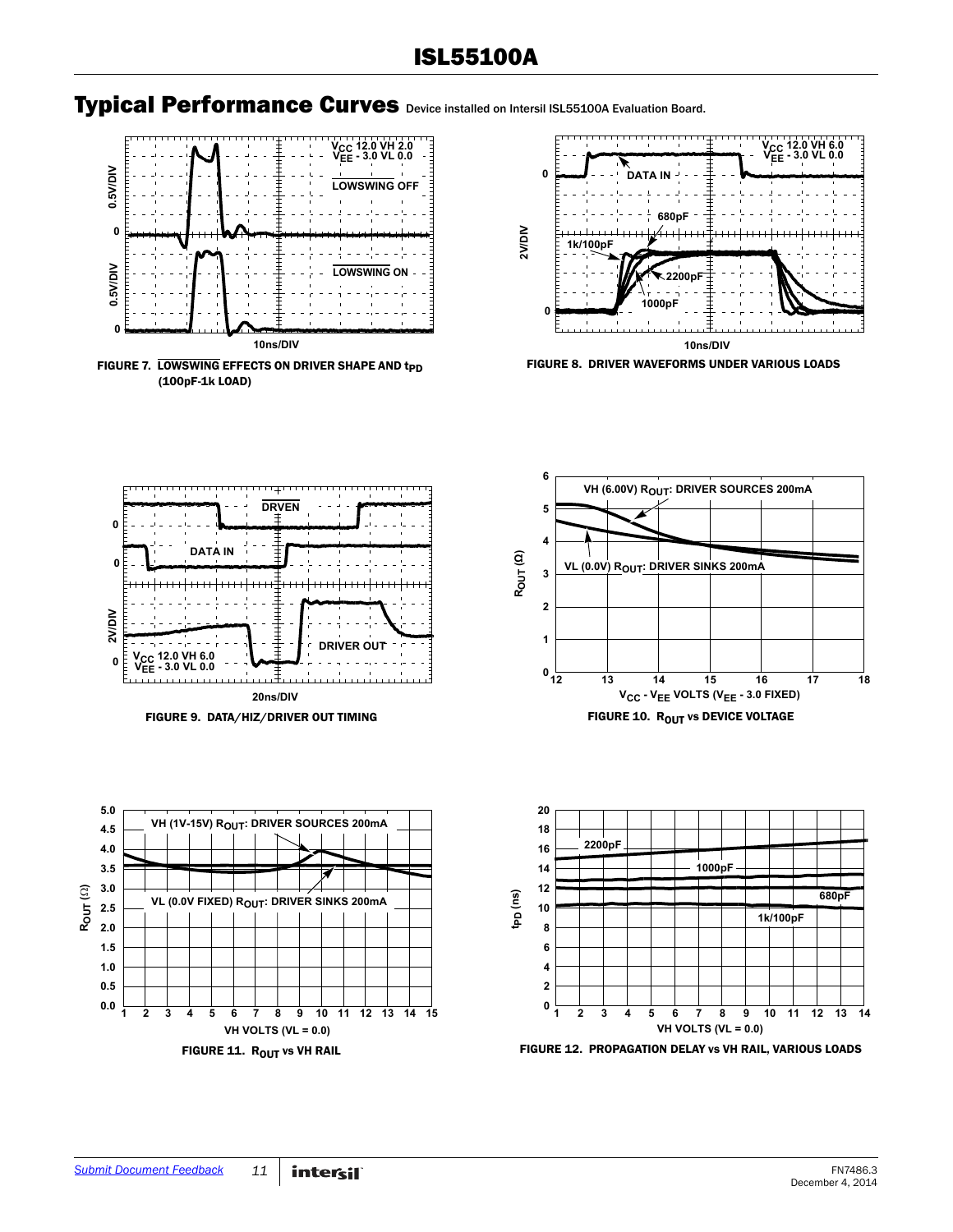### Typical Performance Curves Device installed on Intersil ISL55100A Evaluation Board. (Continued)

![](_page_11_Figure_2.jpeg)

FIGURE 13. DRIVER FALL TIME vs VH RAIL, VARIOUS LOADS FIGURE 14. DRIVER AND RECEIVER TPD VARIANCE vs V<sub>CC</sub>

![](_page_11_Figure_4.jpeg)

![](_page_11_Figure_6.jpeg)

FIGURE 15. DRIVER RISE TIME vs VH RAIL, VARIOUS LOADS FIGURE 16. STATIC I<sub>CC</sub> vs V<sub>CC</sub>

![](_page_11_Figure_8.jpeg)

<span id="page-11-0"></span>FIGURE 17. DEVICE POWER DISSIPATION WITH  $V_{CC}$  -  $V_{EE}$  = 18, 12 AND 9.0 ( $V_{\text{EXT}}$  = 5.5V) VOLTS. All FOUR PINS MAKING TWO TRANSITIONS PER PERIOD

![](_page_11_Figure_10.jpeg)

![](_page_11_Figure_11.jpeg)

![](_page_11_Figure_12.jpeg)

![](_page_11_Figure_13.jpeg)

<span id="page-11-1"></span>FIGURE 18. CALCULATED JUNCTION TEMP ABOVE AMBIENT WITH  $V_{CC}$  -  $V_{EE}$  = 18, 12 AND 9.0 ( $V_{EXT}$  = 5.5V) VOLTS. ALL FOUR PINS MAKING TWO TRANSITIONS PER PERIOD.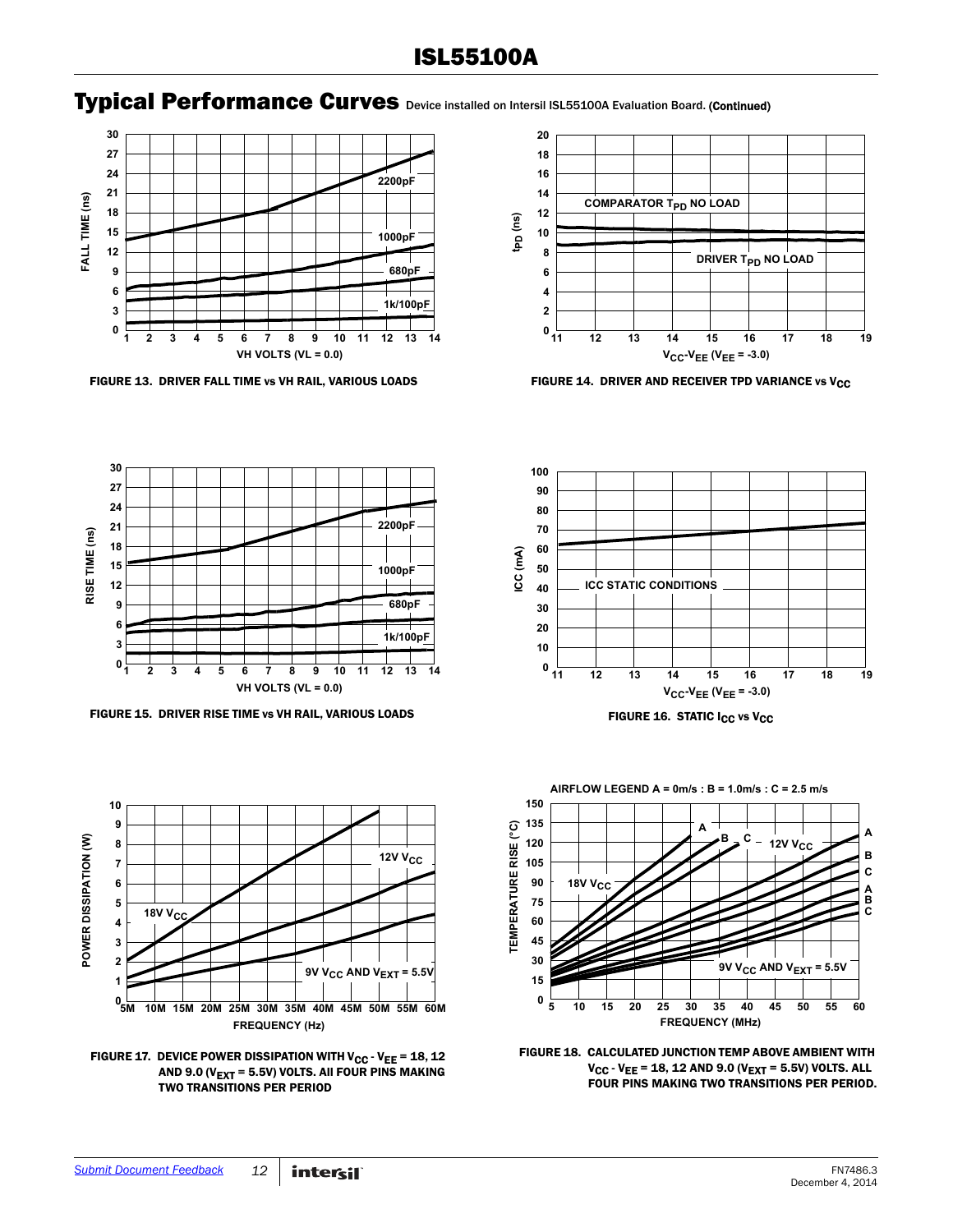#### Typical Performance Curves Device installed on Intersil ISL55100A Evaluation Board. (Continued)

![](_page_12_Figure_2.jpeg)

![](_page_12_Figure_3.jpeg)

### <span id="page-12-0"></span>Revision History

The revision history provided is for informational purposes only and is believed to be accurate, but not warranted. Please go to the web to make sure that you have the latest revision.

| <b>DATE</b>      | <b>REVISION</b> | <b>CHANGE</b>                                                                                                                                                                                                                                                                                                                                                                                                                                                                                                                                                                                                                                                                                                                                                                                                                                                                                                                                             |
|------------------|-----------------|-----------------------------------------------------------------------------------------------------------------------------------------------------------------------------------------------------------------------------------------------------------------------------------------------------------------------------------------------------------------------------------------------------------------------------------------------------------------------------------------------------------------------------------------------------------------------------------------------------------------------------------------------------------------------------------------------------------------------------------------------------------------------------------------------------------------------------------------------------------------------------------------------------------------------------------------------------------|
| December 4, 2014 | <b>FN7489.3</b> | Update the datasheet throughout to Intersil's new standard.<br>On page 2, updated the ordering information by adding MSL note.<br>On page 3, in "Pin Descriptions" table, added "This is also the potential of the exposed thermal pad on the<br>package bottom." to the VEE row. Added "EP" row.<br>On page 4, under "Absolute Maximum Ratings" changed "DOUT" range from "VL - 0.5V" to "VEE - 0.5V".<br>On page 9, changed a sentence in the 5th paragraph from "The maximum safe power temperature vs operating<br>frequency can be found graphically in Figure 18." to "The junction temperature rise above ambient vs. operating<br>frequency can be found graphically in Figure 18."<br>On page 9, edited "ESD Protection" paragraph.<br>On page 10, revised Figure 6 to represent actual ESD structures.<br>On page 12, changed the Y-axis label from "Temperature" to "Temperature Rise".<br>Added Revision History and About Intersil sections. |

### About Intersil

Intersil Corporation is a leading provider of innovative power management and precision analog solutions. The company's products address some of the largest markets within the industrial and infrastructure, mobile computing and high-end consumer markets.

For the most updated datasheet, application notes, related documentation and related parts, please see the respective product information page found at [www.intersil.com.](www.intersil.com)

You may report errors or suggestions for improving this datasheet by visiting [www.intersil.com/ask](http://www.intersil.com/en/support/support-faqs.html?p_page=ask.php&p_prods=679&p_icf_7=ISL55100A).

Reliability reports are also available from our website at [www.intersil.com/support](http://www.intersil.com/en/support/qualandreliability.html#reliability)

For additional products, see [www.intersil.com/en/products.html](http://www.intersil.com/en/products.html)

Intersil products are manufactured, assembled and tested utilizing ISO9001 quality systems as noted in the quality certifications found at [www.intersil.com/en/support/qualandreliability.html](http://www.intersil.com/en/support/qualandreliability.html)

*Intersil products are sold by description only. Intersil Corporation reserves the right to make changes in circuit design, software and/or specifications at any time*  without notice. Accordingly, the reader is cautioned to verify that data sheets are current before placing orders. Information furnished by Intersil is believed to be *accurate and reliable. However, no responsibility is assumed by Intersil or its subsidiaries for its use; nor for any infringements of patents or other rights of third parties which may result from its use. No license is granted by implication or otherwise under any patent or patent rights of Intersil or its subsidiaries.*

For information regarding Intersil Corporation and its products, see [www.intersil.com](http://www.intersil.com/en.html)